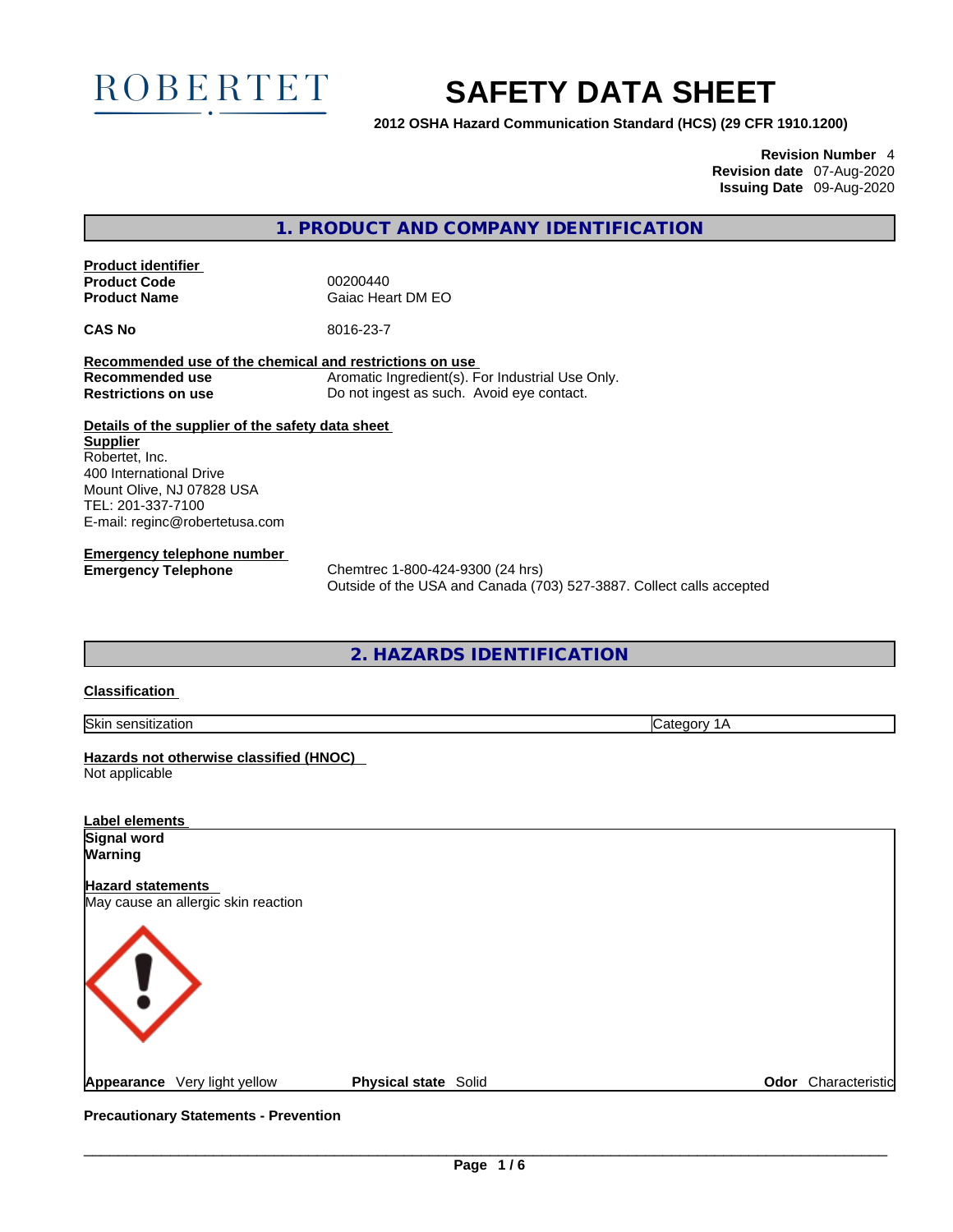Avoid breathing dust/fume/gas/mist/vapors/spray Contaminated work clothing must not be allowed out of the workplace Wear protective gloves

## **Precautionary Statements - Response**

Specific treatment (see supplemental first aid instructions on this label) IF ON SKIN: Wash with plenty of water and soap If skin irritation or rash occurs: Get medical advice/attention Wash contaminated clothing before reuse

#### **Precautionary Statements - Disposal**

Dispose of contents/container to an approved waste disposal plant

#### **Other information**

Causes mild skin irritation.

# **3. COMPOSITION/INFORMATION ON INGREDIENTS**

| Chemical name      | CAS No        | Weight-%    | <b>GHS Classification</b>               |
|--------------------|---------------|-------------|-----------------------------------------|
| alpha-Bulnesene    | 3691-11-0     | $1.0 - 5.0$ | Eye Irrit. 2A (H319)                    |
|                    |               |             | Skin Irrit. 2 (H315)                    |
| beta-Caryophyllene | 87-44-5       | $0.1 - 1.0$ | Skin Sens. 1B (H317)                    |
|                    |               |             | Asp. Tox. 1 (H304)                      |
|                    |               |             | Aquatic Chronic 4 (H413)                |
| Isoeugenol         | $97 - 54 - 1$ | < 0.1       | Acute Tox. Oral 4 (H302)                |
|                    |               |             | Acute Tox. Dermal 4 (H312)              |
|                    |               |             | Acute Tox, Inhalation - dust and mist 4 |
|                    |               |             | (H332)                                  |
|                    |               |             | Skin Irrit. 2 (H315)                    |
|                    |               |             | Eye Irrit. 2A (H319)                    |
|                    |               |             | Skin Sens. 1A (H317)                    |
|                    |               |             | STOT SE 3 (H335)                        |
|                    |               |             | Aquatic Acute 2 (H401)                  |

\*The exact percentage (concentration) of composition has been withheld as a trade secret.

# **4. FIRST AID MEASURES**

## **Description of first aid measures**

| <b>General advice</b>                                                      | Show this safety data sheet to the doctor in attendance.                                                                                |  |
|----------------------------------------------------------------------------|-----------------------------------------------------------------------------------------------------------------------------------------|--|
| <b>Inhalation</b>                                                          | Remove to fresh air.                                                                                                                    |  |
| Eye contact                                                                | Rinse thoroughly with plenty of water for at least 15 minutes, lifting lower and upper eyelids.<br>Consult a physician.                 |  |
| <b>Skin contact</b>                                                        | Wash with soap and water. May cause an allergic skin reaction. In the case of skin irritation<br>or allergic reactions see a physician. |  |
| Ingestion                                                                  | Clean mouth with water and drink afterwards plenty of water.                                                                            |  |
| Most important symptoms and effects, both acute and delayed                |                                                                                                                                         |  |
| <b>Symptoms</b>                                                            | Itching. Rashes. Hives. Prolonged contact may cause redness and irritation.                                                             |  |
| Indication of any immediate medical attention and special treatment needed |                                                                                                                                         |  |
|                                                                            |                                                                                                                                         |  |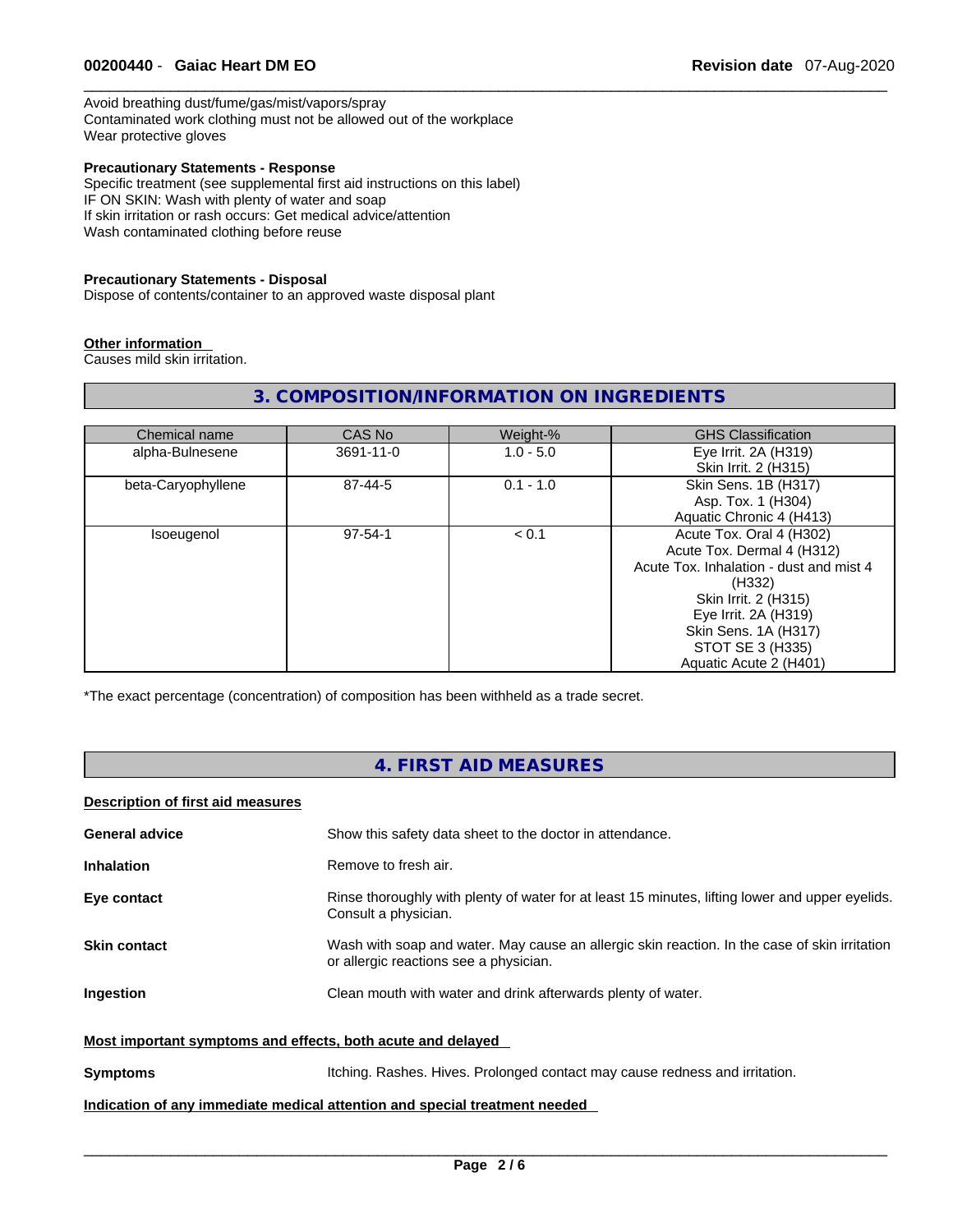**Note to physicians** May cause sensitization in susceptible persons. Treat symptomatically.

## **5. FIRE-FIGHTING MEASURES**

| <b>Suitable Extinguishing Media</b>                                    | Use extinguishing measures that are appropriate to local circumstances and the<br>surrounding environment.                            |  |  |
|------------------------------------------------------------------------|---------------------------------------------------------------------------------------------------------------------------------------|--|--|
| <b>Large Fire</b>                                                      | CAUTION: Use of water spray when fighting fire may be inefficient.                                                                    |  |  |
| Unsuitable extinguishing media                                         | Do not scatter spilled material with high pressure water streams.                                                                     |  |  |
| Specific hazards arising from the<br>chemical                          | Product is or contains a sensitizer. May cause sensitization by skin contact.                                                         |  |  |
| <b>Explosion data</b><br><b>Sensitivity to mechanical impact None.</b> |                                                                                                                                       |  |  |
| Sensitivity to static discharge                                        | None.                                                                                                                                 |  |  |
| Special protective equipment for<br>fire-fighters                      | Firefighters should wear self-contained breathing apparatus and full firefighting turnout<br>gear. Use personal protection equipment. |  |  |

## **6. ACCIDENTAL RELEASE MEASURES**

#### **Personal precautions, protective equipment and emergency procedures**

**Personal precautions** Avoid contact with skin, eyes or clothing. Ensure adequate ventilation. Use personal protective equipment as required. Evacuate personnel to safe areas. Keep people away from and upwind of spill/leak.

#### **Methods and material for containment and cleaning up**

**Methods for containment** Prevent further leakage or spillage if safe to do so. **Methods for cleaning up** Pick up and transfer to properly labeled containers.

# **7. HANDLING AND STORAGE**

#### **Precautions for safe handling**

**Advice on safe handling** Handle in accordance with good industrial hygiene and safety practice. Avoid contact with skin, eyes or clothing. Ensure adequate ventilation. In case of insufficient ventilation, wear suitable respiratory equipment. Do not eat, drink or smoke when using this product. Take off contaminated clothing and wash before reuse.

#### **Conditions for safe storage, including any incompatibilities**

**Storage Conditions** Keep container tightly closed in a dry and well-ventilated place. Keep away from open flames, hot surfaces and sources of ignition.

# **8. EXPOSURE CONTROLS/PERSONAL PROTECTION**

#### **Control parameters**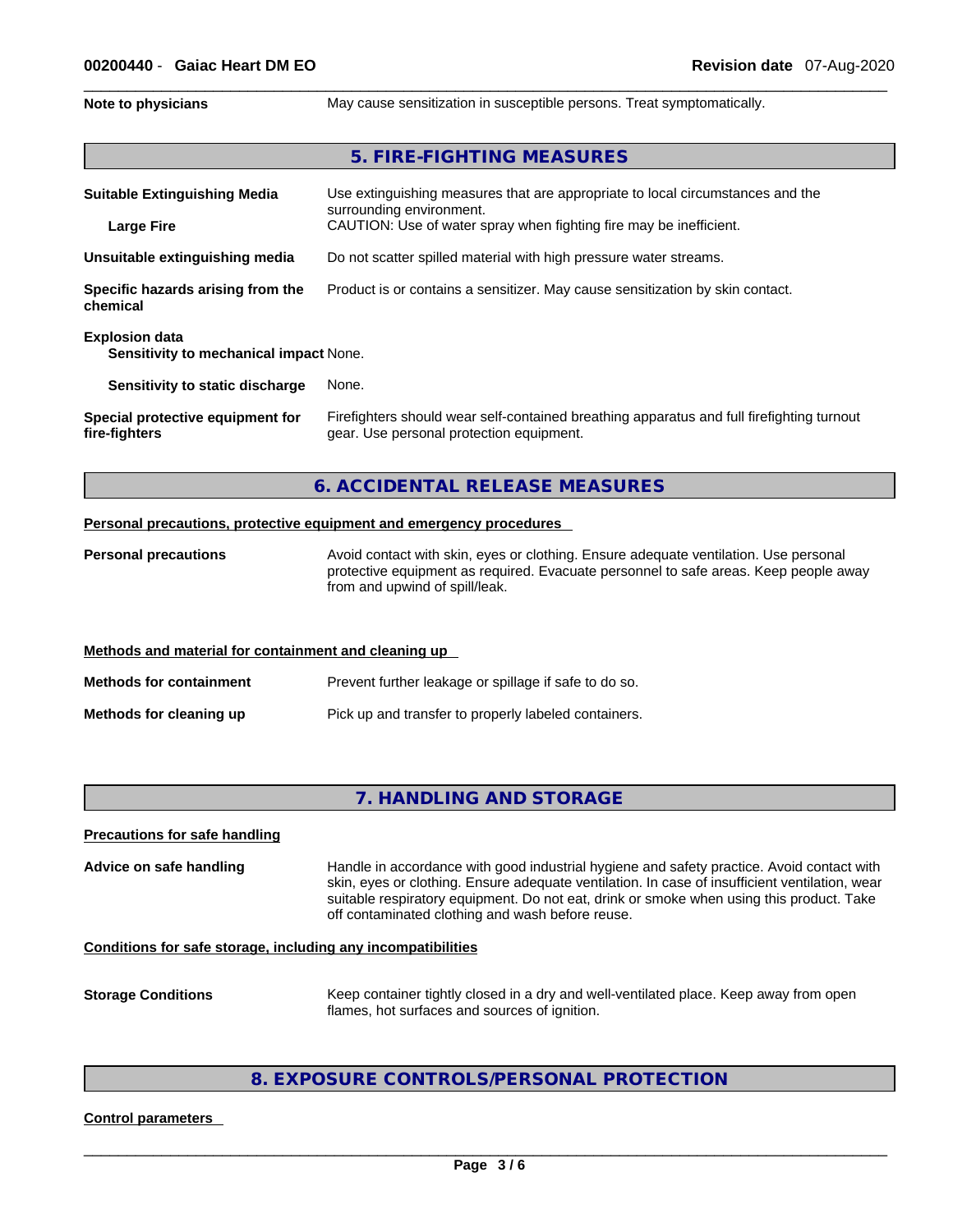| <b>Exposure Limits</b>                                                | The following ingredients are the only ingredients of the product above the cut-off level (or<br>level that contributes to the hazard classification of the mixture) which have an exposure<br>limit applicable in the region for which this safety data sheet is intended or other<br>recommended limit. At this time, the other relevant constituents have no known exposure<br>limits from the sources listed here |  |  |
|-----------------------------------------------------------------------|-----------------------------------------------------------------------------------------------------------------------------------------------------------------------------------------------------------------------------------------------------------------------------------------------------------------------------------------------------------------------------------------------------------------------|--|--|
| Appropriate engineering controls                                      |                                                                                                                                                                                                                                                                                                                                                                                                                       |  |  |
| <b>Engineering controls</b>                                           | <b>Showers</b><br>Eyewash stations<br>Ventilation systems.                                                                                                                                                                                                                                                                                                                                                            |  |  |
| Individual protection measures, such as personal protective equipment |                                                                                                                                                                                                                                                                                                                                                                                                                       |  |  |
| <b>Eye/face protection</b>                                            | Wear safety glasses with side shields (or goggles).                                                                                                                                                                                                                                                                                                                                                                   |  |  |
| <b>Hand protection</b>                                                | Wear suitable gloves.                                                                                                                                                                                                                                                                                                                                                                                                 |  |  |
| Skin and body protection                                              | Wear suitable protective clothing.                                                                                                                                                                                                                                                                                                                                                                                    |  |  |
| <b>Respiratory protection</b>                                         | No protective equipment is needed under normal use conditions. If exposure limits are<br>exceeded or irritation is experienced, ventilation and evacuation may be required.                                                                                                                                                                                                                                           |  |  |
| General hygiene considerations                                        | Handle in accordance with good industrial hygiene and safety practice.                                                                                                                                                                                                                                                                                                                                                |  |  |

# **9. PHYSICAL AND CHEMICAL PROPERTIES**

## **Information on basic physical and chemical properties Physical state** Solid **Appearance Very light yellow Odor Characteristic**<br> **Odor threshold Characteristic**<br> **No information No information available Other information Property CONSCRUTE ACCORDING MANUAL PROPERTY Remarks •** Method **pH**<br> **pH** No information available<br> **Melting point / freezing point**<br> **Melting point / freezing point Melting point / freezing point**<br> **Boiling point / boiling range**  $\rightarrow$  35 °C No information available **Boiling point / boiling range Flash point** 100 °C / 212 °F CC (closed cup) **Evaporation rate Evaporation rate**  $\sim$  **Evaporation** available **Flammability (solid, gas)** No information available **Vapor Pressure (mm Hg @ 20°C):** No information available **Vapor density**<br> **Relative density**<br> **Relative density**<br> **Relative density Relative Relative Density** No information available<br>RTM-101 **Specific Gravity @ 20/20 °C Solubility(ies) Water solubility**<br> **Water solubility** in other solvents<br> **Solubility** in other solvents<br> **Solubility** in other solvents **Solubility in other solvents**<br>**Partition coefficient No information available Autoignition temperature 1988 1999 1999 1999 1999 1999 1999 1999 1999 1999 1999 1999 1999 1999 1999 1999 1999 1999 1999 1999 1999 1999 1999 1999 1999 1999 1999 1999 Decomposition temperature**  $\qquad \qquad \qquad \qquad \qquad \text{No information available}$ **Viscosity**  No information available

**Explosive properties**<br> **Communisher Calculate Calculate Calculate**<br> **No information available Oxidizing properties** 

**10. STABILITY AND REACTIVITY**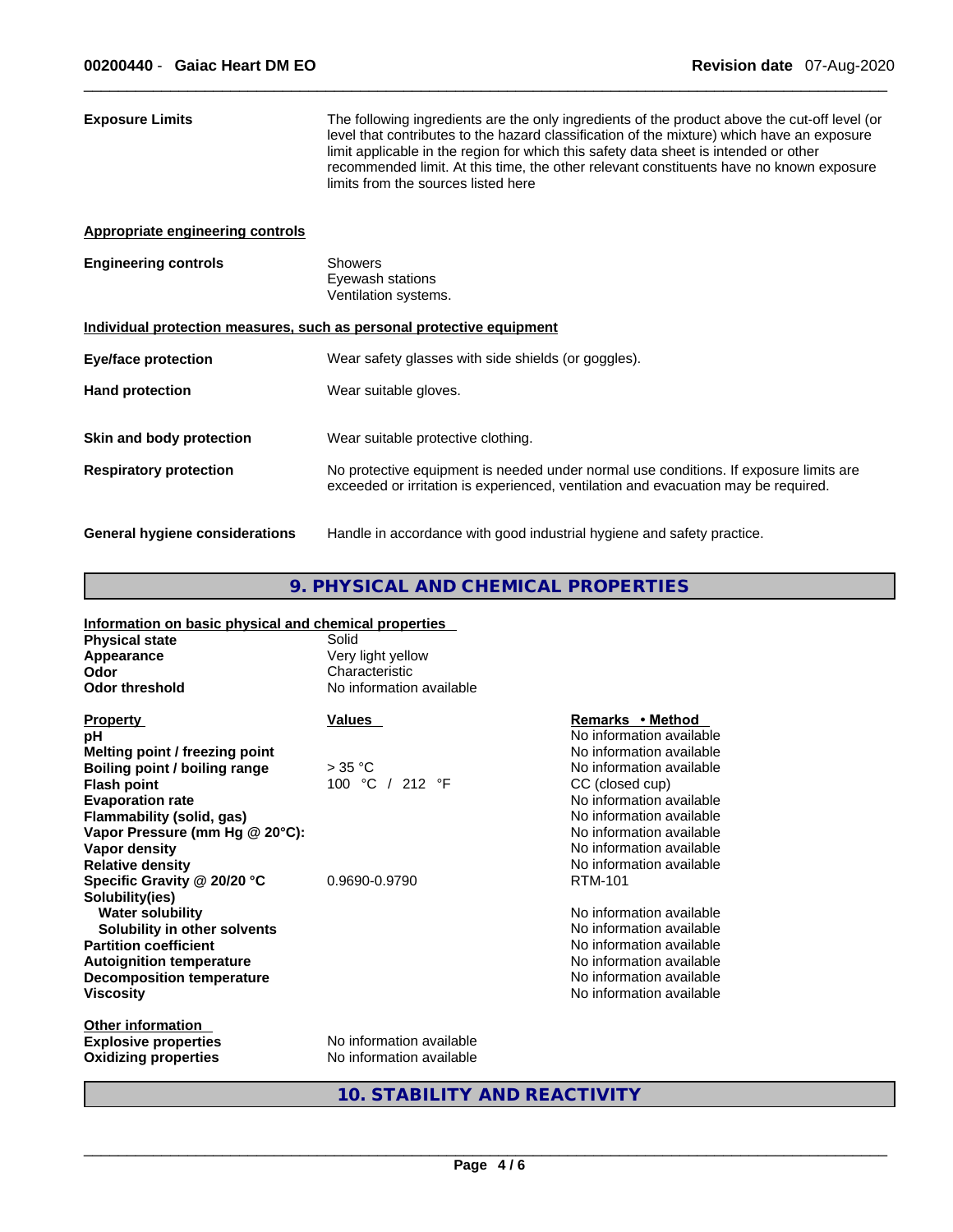| <b>Reactivity</b>                  | No information available.                 |
|------------------------------------|-------------------------------------------|
| <b>Chemical stability</b>          | Stable under normal conditions.           |
| Possibility of hazardous reactions | None under normal processing.             |
| <b>Conditions to avoid</b>         | None known based on information supplied. |
| Incompatible materials             | None known based on information supplied. |
|                                    |                                           |

**Hazardous decomposition products** None known based on information supplied.

# **11. TOXICOLOGICAL INFORMATION**

## **Information on likely routes of exposure**

| <b>Product Information</b>            |                                                                                                                                                                                                                                                                |
|---------------------------------------|----------------------------------------------------------------------------------------------------------------------------------------------------------------------------------------------------------------------------------------------------------------|
| <b>Inhalation</b>                     | Specific test data for the substance or mixture is not available.                                                                                                                                                                                              |
| Eye contact                           | Specific test data for the substance or mixture is not available.                                                                                                                                                                                              |
| <b>Skin contact</b>                   | May cause sensitization by skin contact. Specific test data for the substance or mixture is<br>not available. Repeated or prolonged skin contact may cause allergic reactions with<br>susceptible persons. (based on components). Causes mild skin irritation. |
| Ingestion                             | Specific test data for the substance or mixture is not available.                                                                                                                                                                                              |
|                                       | Symptoms related to the physical, chemical and toxicological characteristics                                                                                                                                                                                   |
| Symptoms                              | Itching. Rashes. Hives. Prolonged contact may cause redness and irritation.                                                                                                                                                                                    |
| Acute toxicity                        |                                                                                                                                                                                                                                                                |
| <b>Numerical measures of toxicity</b> |                                                                                                                                                                                                                                                                |

# **Delayed and immediate effects as well as chronic effects from short and long-term exposure**

| <b>Skin corrosion/irritation</b>  | Classification based on data available for ingredients. May cause skin irritation. |  |
|-----------------------------------|------------------------------------------------------------------------------------|--|
| Serious eye damage/eye irritation | No information available.                                                          |  |
| Respiratory or skin sensitization | May cause sensitization by skin contact.                                           |  |
| Germ cell mutagenicity            | No information available.                                                          |  |
| Carcinogenicity                   | No information available.                                                          |  |
|                                   |                                                                                    |  |

**12. ECOLOGICAL INFORMATION** 

## **Ecotoxicity**

The environmental impact of this product has not been fully investigated.

# **Persistence and degradability**

No information available.

## **Bioaccumulation**

There is no data for this product.